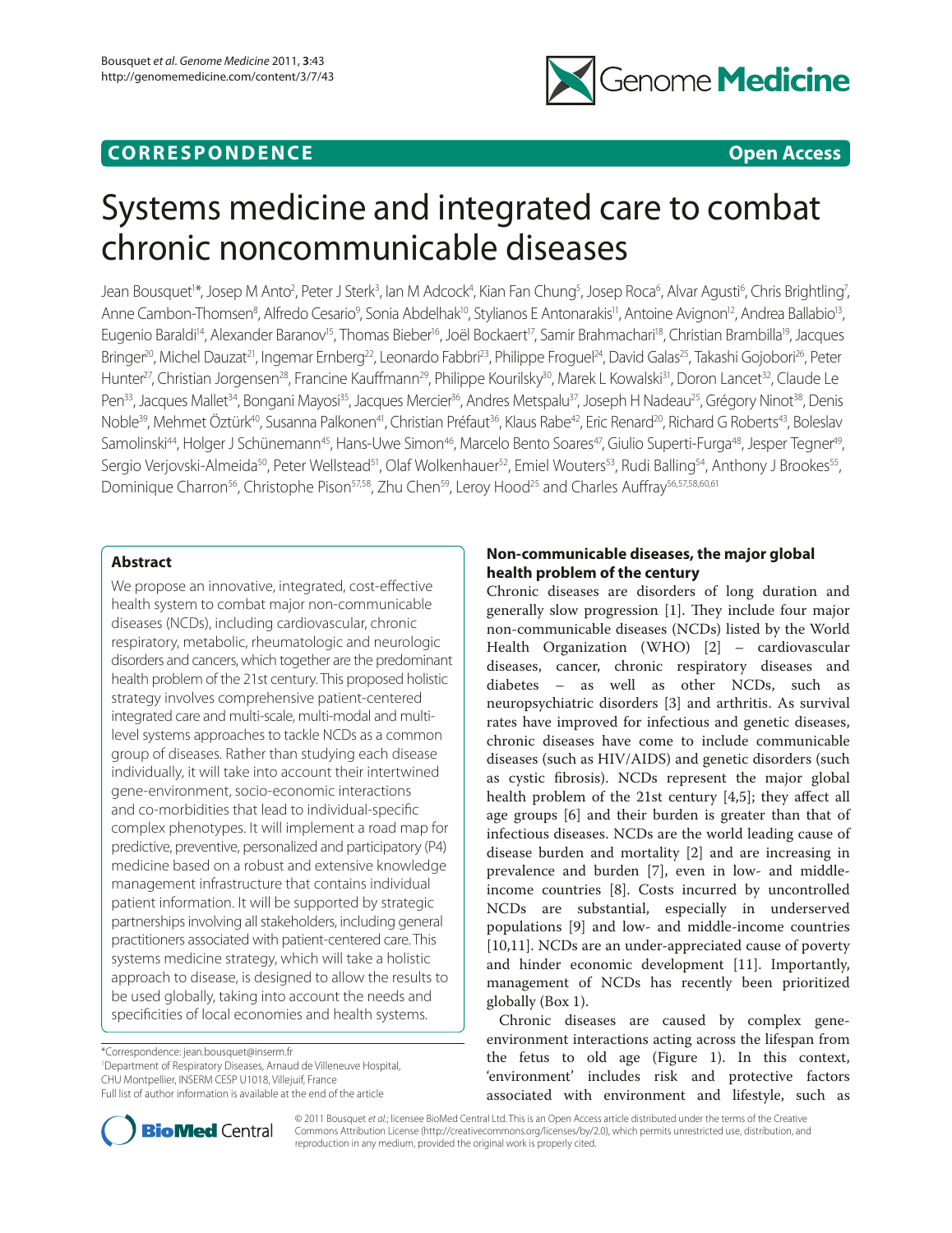# **Box 1: Priorities for the prevention and control of NCDs**

May 2008: 61st World Health Assembly. WHO recommended a worldwide priority policy on NCD prevention and control (2008 to 2013), including cardiovascular disease, cancer, chronic respiratory diseases [101] and diabetes, not least because they often have common environmental risk factors [2].

May 2010: United Nations (UN) General Assembly unanimously adopted Resolution A/RES/64/265: 'Tackling NCDs constitutes one of the major challenges for sustainable development in the 21st century' [102].

December 2010: the Council of the European Union adopted conclusions based on innovative and global approaches for NCDs in public health and healthcare systems to further develop population-based and patient-centered policies [1].

2010: US Center for Disease Control and Prevention (CDC) [103] says that 'an essential strategy for keeping older adults healthy is preventing NCDs and reducing associated complications'.

19 September 2011: UN General Assembly symposium on NCDs.

tobacco, nutrition, indoor and outdoor air pollution and sedentary life [2].

Socio-economic determinants are intertwined with the onset, progression, severity and control of NCDs. There are functional interdependencies between molecular components, reflecting complex network perturbations that link cells, tissues and organs [12]. Early life events are crucial in the generation of NCDs, and aging increases disease complexity, adding, for example, tissue and cell senescence [13]. Comorbidity refers to the coexistence of two or more diseases or conditions in the same individual that have similar risk factors and/or mechanisms. Most people with NCDs suffer from two or more diseases [14]. Co-morbidity and multi-morbidity are common signatures of NCDs and are associated with worse health outcomes [15], complex pharmacological interventions and clinical management, and increased healthcare costs [16]. However, little is known about how NCDs truly cluster at the genetic, molecular or mechanistic levels, and there is scant understanding of

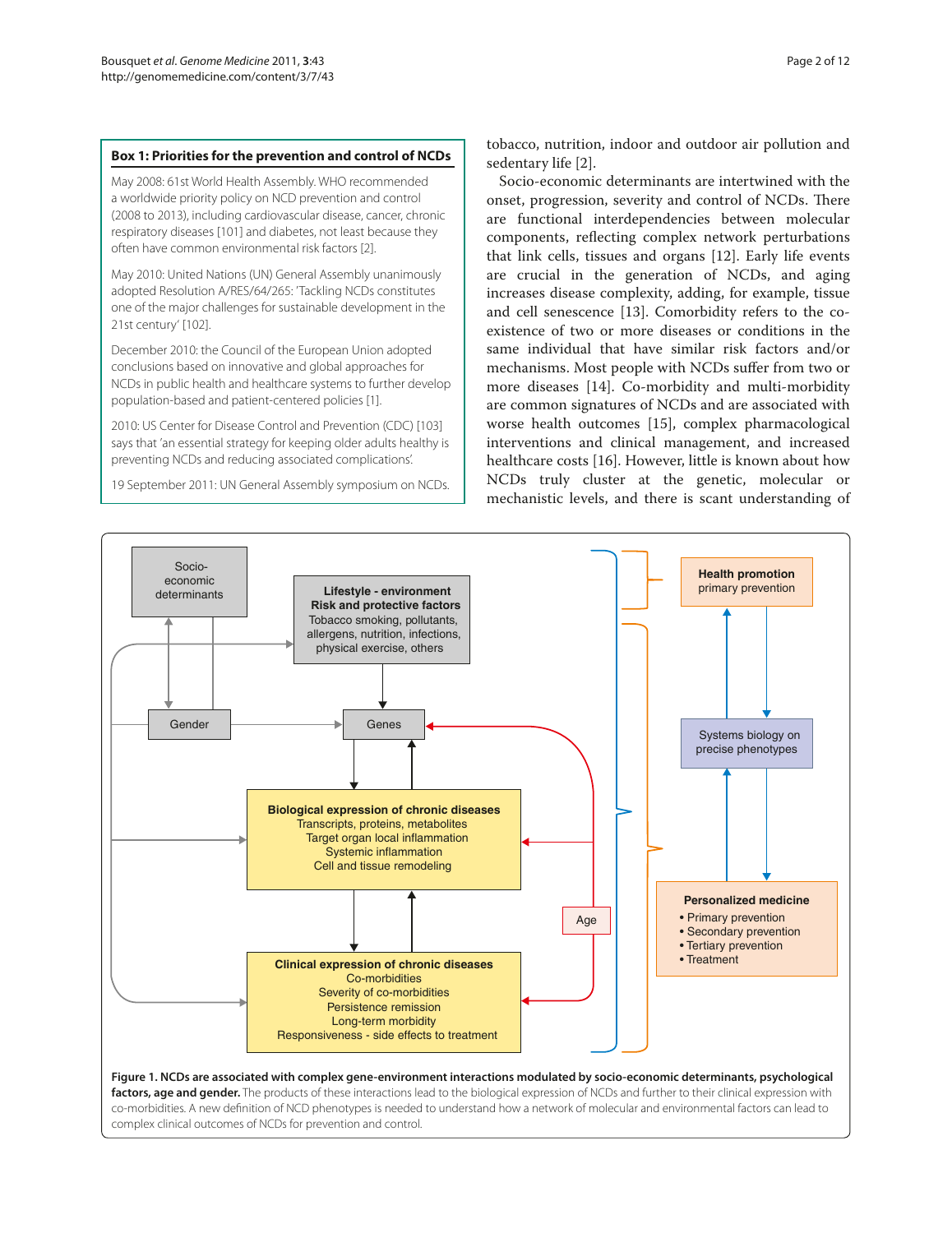how specific combinations of NCDs influence prognosis and treatment [16].

NCDs are multi-factorial. In addition to environmental factors and increased life expectancy, intrinsic host responses, such as local and systemic inflammation, immune responses and remodeling [17], have key roles in the initiation and persistence of diseases and comorbidities. The recent increase in NCDs has been associated in part with biodiversity loss [18], socioeconomic inequities linked with climate change, and loss of natural environments [19]. A more comprehensive understanding of these links will make it possible to propose more effective primary prevention strategies. The *in utero* environment is an important determinant of adult NCDs, including diabetes [20], coronary heart diseases [21], and asthma [22] or chronic obstructive pulmonary disease (COPD) [23]. Mechanistic links have been proposed that involve fetal expression of genes that are conserved across species, epigenetic mechanisms [22,24], early and maternal life infections, and/or environmental exposures. These need to be understood better [25], as early interventions may have the potential to reduce NCD burden [26].

Nutrition is a key determinant of health and NCDs. Understanding the underlying complexities of metabolic responses and pathophysiology is needed. Loss of biodiversity in food organisms causes micronutrient and vitamin deficiencies, and obesity and related chronic and degenerative diseases are a formidable challenge [27]. Nutritional intervention in early childhood may help prevent autoimmune diseases [28], and adoption and adherence to healthy diet recommendations are needed globally to prevent the onset and facilitate control of NCDs [29]. However, trying to change lifestyles using public health efforts remains a major challenge, and an interdisciplinary social and behavioral approach, including the cultural aspects of nutrition, is needed [30]. Tobacco use [31], biomass fuel combustion and air pollution [32] are among the major risk factors for NCDs; these act as early as *in utero* and in early life. Those working on the global prevention and control of NCDs should consider these risk factors because translational epidemiology is the key to exploring their role in the development of NCDs and to devising approaches that will enable successful guided interventions [33].

The development of a society, rich or poor, can be judged by the health of its population, how equitably health is distributed across the social spectrum, and the degree of protection provided to people who are disadvantaged by illness. Effective action against NCDs needs to include understanding of the social and economic determinants and their modification (Figure 1) [34]. Indeed, best-practice interventions targeted at coronary risk factors eliminate most socioeconomic differences that affect coronary heart disease mortality, and this should serve as an example to follow for other NCDs [35]. In May 2009, the 62nd WHO Assembly recommended re-orienting health systems globally to promote primary healthcare as the most cost-effective strategy [36]. Healthcare often focuses on single diseases, advanced technology, biomedical interventions and specialist care. Most healthcare takes place in primary care settings [37], with emphasis on providing a complete range of care, from home to hospital, and on investing resources rationally. Fragmenting care can reduce the ability of primary care clinicians to ensure that patient care is comprehensive, integrated, holistic, and coordinated [38], and to decide whether a person has a significant disease or temporary symptoms [39].

# **A proposal for multidisciplinary patient-centered management of chronic NCDs**

We recommend that, to determine measures of disease severity and control, effective interventions and studies should be built around carefully phenotyped patients (Figure 2) and strictly follow carefully crafted methodological standards. Patients should be placed at the center of the system; if they are aware of and understand the resulting phenotype data, their health will benefit. We stress that patients must understand that it is their societal responsibility to make their anonymized data available to appropriate scientists and physicians so that the latter can create the predictive medicine of the future that will transform the health of their children and grandchildren. For patients to adopt this approach, it is essential that laws be passed protecting them against abuse of their personal data by insurance companies, health authorities or employers. This approach to patient-centeredness, if aided by community health teams, will advance research. It may also benefit from the experience gained in patient-centered medical homes [40,41].

The concepts of severity, activity, control and response to treatment are linked. Severity is the loss of function in the target organs induced by disease and may vary over time; as it may also vary with age, this needs to be regularly re-evaluated. Activity is the current level of activation of biological pathways causing the disease and the clinical consequences of this activation. Control is the degree to which therapeutic goals are being met [42]. Responsiveness is the ease with which control is achieved by therapy [43]. Control can be achieved using clinical and/or biological end points, such as glycemic control in diabetes [44]. Careful monitoring of co-factors, such as compliance, and of unavoidable risk factors is needed. The uniform definition of severe asthma presented to WHO is based on this approach [45] and therefore provides a model to assess NCD severity (Figure 3).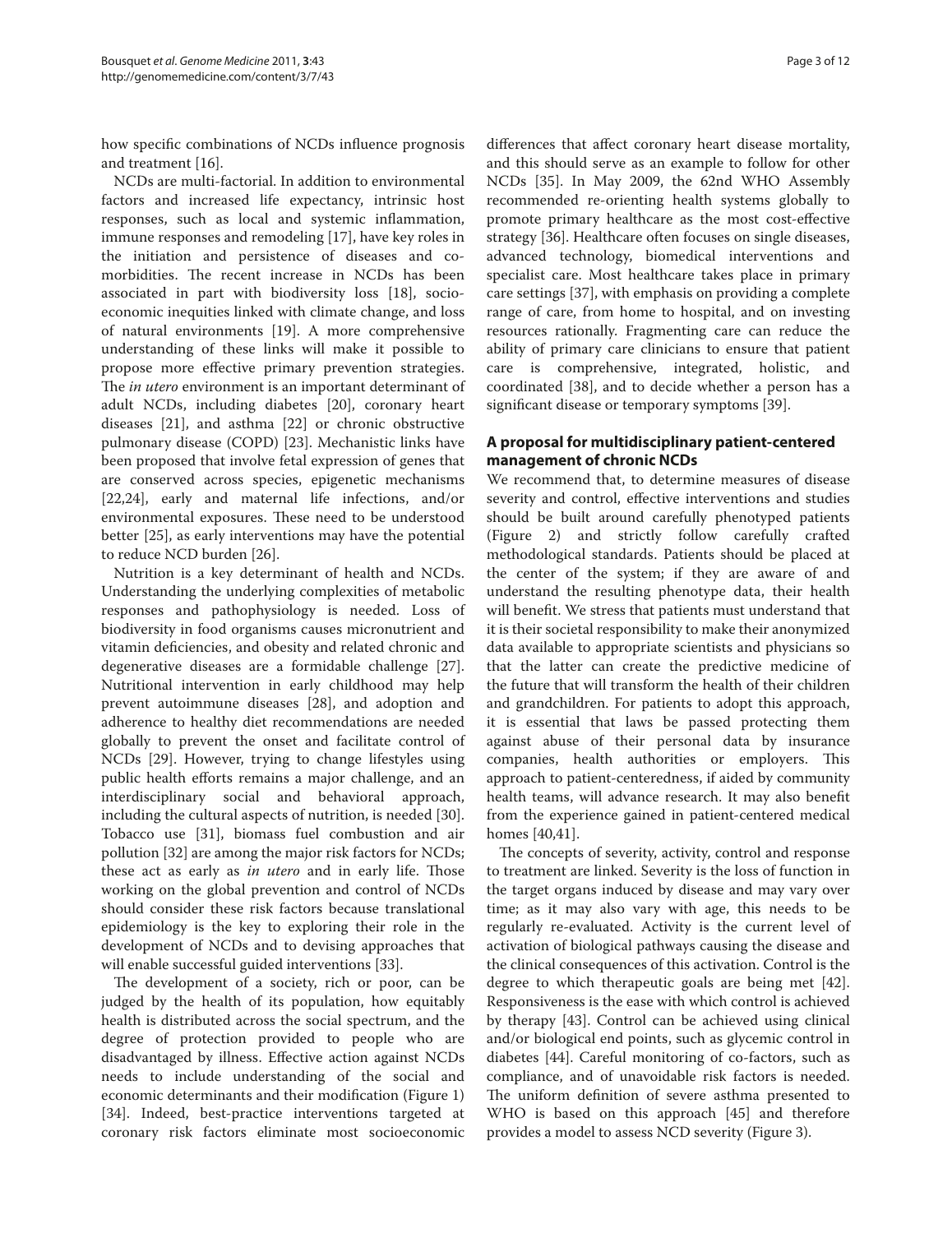

Information and communication technologies (ICT) are needed for the implementation of integrated care in a systems medicine approach to enable prospective followup of the patients. Home telemonitoring is promising [46] and should be explored further because continuous and precise monitoring makes each individual clinical history a valuable source of comprehensive information. More user-friendly and efficient ICT platforms are needed that include shared decision making, the process by which a healthcare choice is made jointly by the practitioner and the patient [47]. Ideally, an innovative patient management program would combine ICT, shared decision making and personalized education of

the patient (and caregiver) about multidisciplinary approaches. The content, acceptance and effectiveness of such approaches should be tested to ensure that the autonomy, quality of life and capacity of patients are respected and enhanced, and that their values and preferences dominate decision making [48]. Practicebased inter-professional collaborations is also key to improving healthcare processes and outcomes [49]. Qualitative assessment will provide insight into how interventions affect collaboration and how improved collaboration contributes to changes in outcomes.

Thus, we propose that NCD management should move towards holistic multi-modal integrated care, and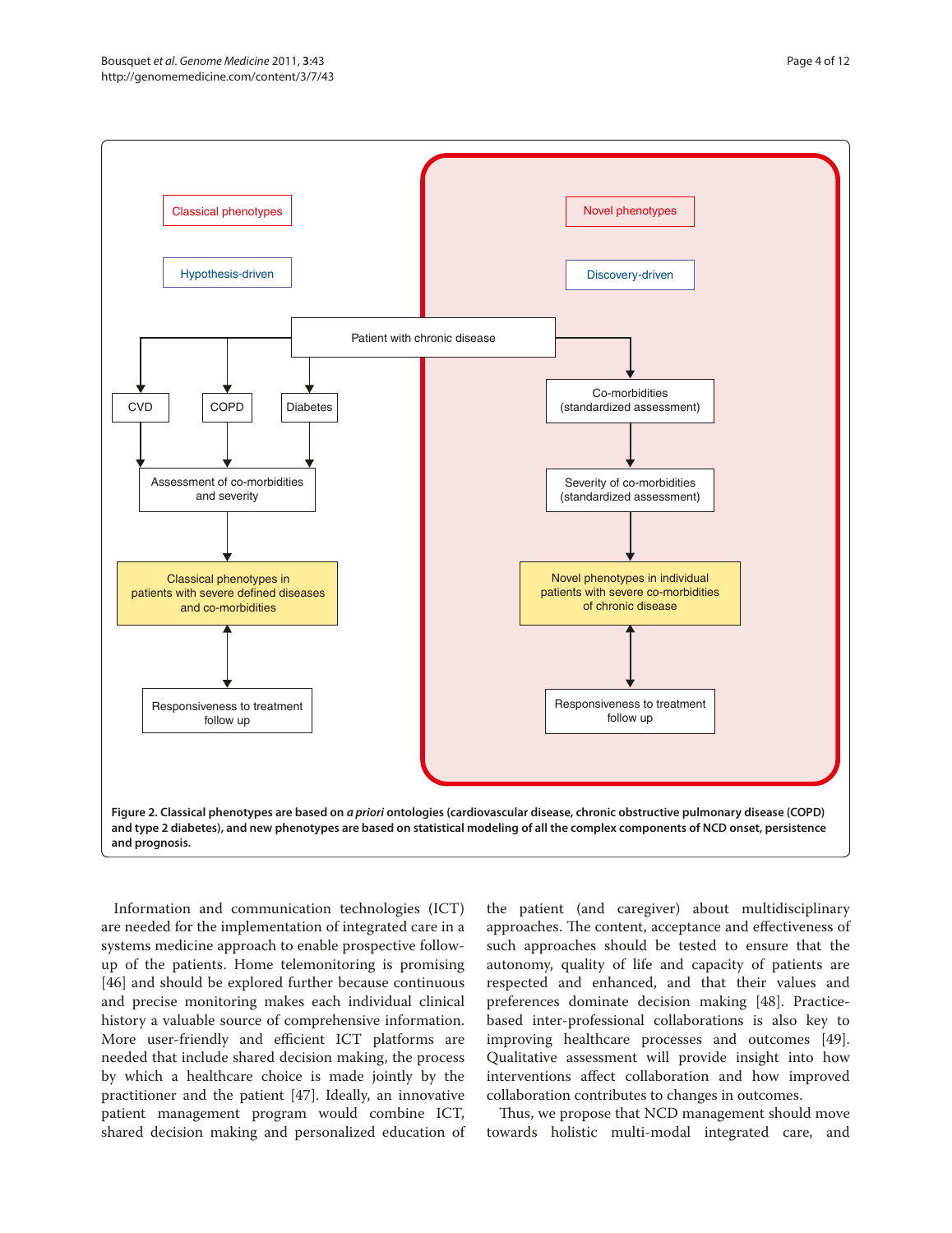

Page 5 of 12

multi-scale, multi-level systems approaches. To reduce their socio-economic and public health impacts, we propose that NCDs should be considered as the expression of a continuum or common group of diseases with intertwined gene-environment, socio-economic interactions and co-morbidities that lead to complex phenotypes specific for each individual. The 'systems medicine' concept, which takes a holistic view of health and disease, encapsulates this perspective. Systems medicine aims to tackle all components of the complexity of NCDs so as to understand these various phenotypes and hence enable prevention (Box 2), control through health promotion [50] and personalized medicine [51], and an efficient use of health service resources [52]. It does this through integrated care using multidisciplinary and teamwork approaches centered in primary and community care [53], including the essential ethical dimension.

# **Systems biology and medical informatics for P4 medicine of chronic NCDs**

The main challenge regarding NCDs in the 21st century is to understand their complexity. Biology and medicine may be viewed as informational sciences requiring global systems methods using both hypothesis-driven and discovery-driven approaches. Systems medicine is the application of systems biology to medical research and practice [54,55]. Its objective is to integrate a variety of data at all relevant levels of cellular organization with clinical and patient-reported disease markers. It uses the power of computational and mathematical modeling to enable understanding of the mechanisms, prognosis, diagnosis and treatment of disease [56]. It involves a transition to predictive, preventive, personalized and participatory (P4) medicine, which is a shift from reactive to prospective medicine that extends far beyond what is usually covered by the term personalized medicine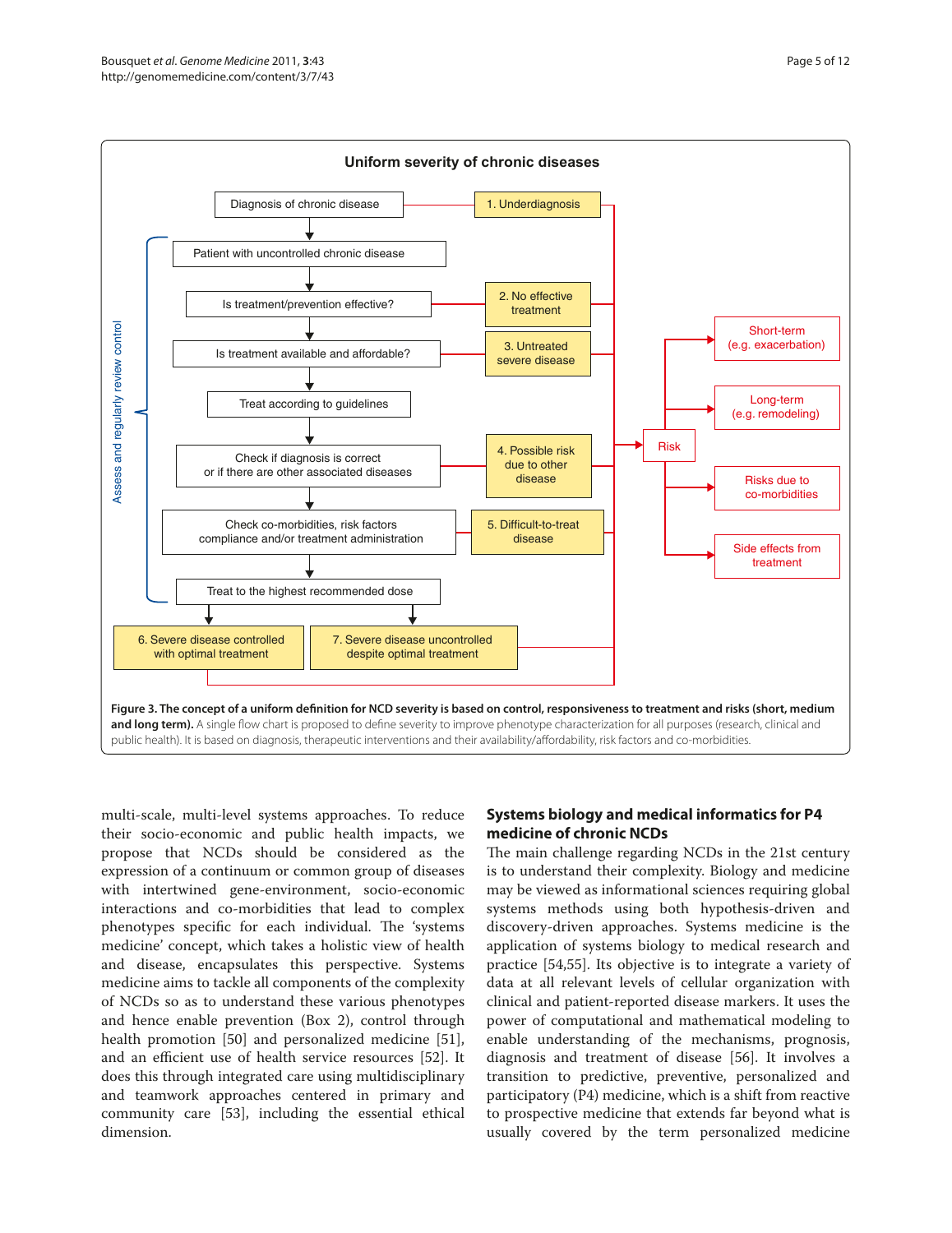The classical definition of prevention [101] includes:

- **Primary prevention:** to avoid the development of disease.
- **Secondary prevention:** recognize a disease before it results in morbidity (or co-morbidity).
- **Tertiary prevention:** to reduce the negative impact of established disease by restoring function and reducing disease-related complications.

Expanding on the traditional model of prevention, Gordon [104] proposed a three-tiered preventative intervention classification system on the basis of the population for whom the measure is advisable based on a cost-benefit analysis:

- **Universal prevention** addresses the entire population (for example, national, local community, school, and district) and aims to prevent or delay risk factor exposure. All individuals, without screening, are provided with information and skills necessary to prevent the problem.
- **Selective prevention** focuses on groups whose risk of developing problems is above average. The subgroups may be distinguished by characteristics such as age, gender, family history, or economic status.
- **Indicated prevention** involves a screening process.

According to these definitions, **health promotion** [50] should be used for primary universal and selective prevention strategies, whereas **P4 medicine** (predictive, preventive, personalized and participatory) [51] should be used for primary, secondary and tertiary indicated prevention strategies.

[57,58]. It incorporates patient and population preferences for interventions and health states by implementing effective societal actions [57] with an important public health dimension [59]. It is likely to be the foundation of global health in the future (Box 3).

Thus, there is an urgent need for development of information management systems that can enable secure storage of heterogeneous data, including clinical data, and provide tools for the management, search and sharing of the data. Such information needs to accessible, shared between investigators, queried, and integrated in a controlled and secure manner with molecular profiles and images obtained from high-throughput facilities. For example, one prediction arising from considerations of the evolution of P4 medicine suggests that, in 10 years or so, each patient will be surrounded by a virtual cloud of billions of data points; we will need information technology to reduce this staggering data dimensionality to simple hypotheses about health and disease for each individual patient [57].

A systems biology approach that is unbiased by old classification systems can be used to find new biomarkers of co-morbidities, disease severity and progression. In this approach, phenotypes of NCDs are analyzed in an integrative manner using mathematical and statistical

### **Box 3: Key expected benefits of P4 medicine**

To prevent the occurrence of NCDs by implementing effective action at societal and individual levels:

- To detect and diagnose disease at an early stage, when it can be controlled effectively.
- To stratify patients into groups, enabling the selection of optimal therapy.
- To reduce adverse drug reactions through the predictive or early assessment of individual drug responses and assessing genes leading to ineffective drug metabolism.
- To improve the selection of new biochemical targets for drug discovery.
- To reduce the time, cost, and failure rate of clinical trials for new therapies.
- To shift the emphasis in medicine from reaction to prevention and from disease to wellness.

modeling, taking all diseases into account, and embedding co-morbidities, severity and follow-up of the patients through analyses in dynamic models (Figure 4). Unknown phenotypes are defined and further analyzed using iterative cycles of modeling and experimental testing. Novel biomarkers are identified combining datasets from genomics, epigenetics, proteomics, transcriptomics, metabolomics and metagenomics. These new complex biomarkers will need to be validated and replicated in independent controls or prospective patient cohorts [60]. Using methods used in non-medical complex model systems, it should be possible to monitor 'early warning signals', which predict the state of disease progression, and the occurrence of abrupt phase transitions (slowing down, increase in autocorrelation and variance) [61]. For example, in a mouse model of neurodegenerative disease, blood biomarkers have been shown to allow pre-symptomatic diagnosis and analysis of the stage of disease progression [62].

Modeling is a powerful tool for reducing the enormous complexity of comprehensive biological datasets to simple hypotheses. Modeling of the temporal behavior of disease read-outs at short [63] or long [64] intervals can identify sub-phenotypes of NCDs. Attempts to find novel biomarkers of disease development using a systems biology approach have been used to assess the mechanisms of severe asthma, allergy development [65] and cancer. One important role that biomarkers will have is to stratify a given disease into its different subtypes so that appropriate and distinct therapies can be selected for each subtype. Phenotypes can be modeled using statistical approaches, such as scale-free networks and Bayesian clustering models, that are based on the evaluation of NCDs as a whole, taking into account comorbidities, severity and follow-up. This approach will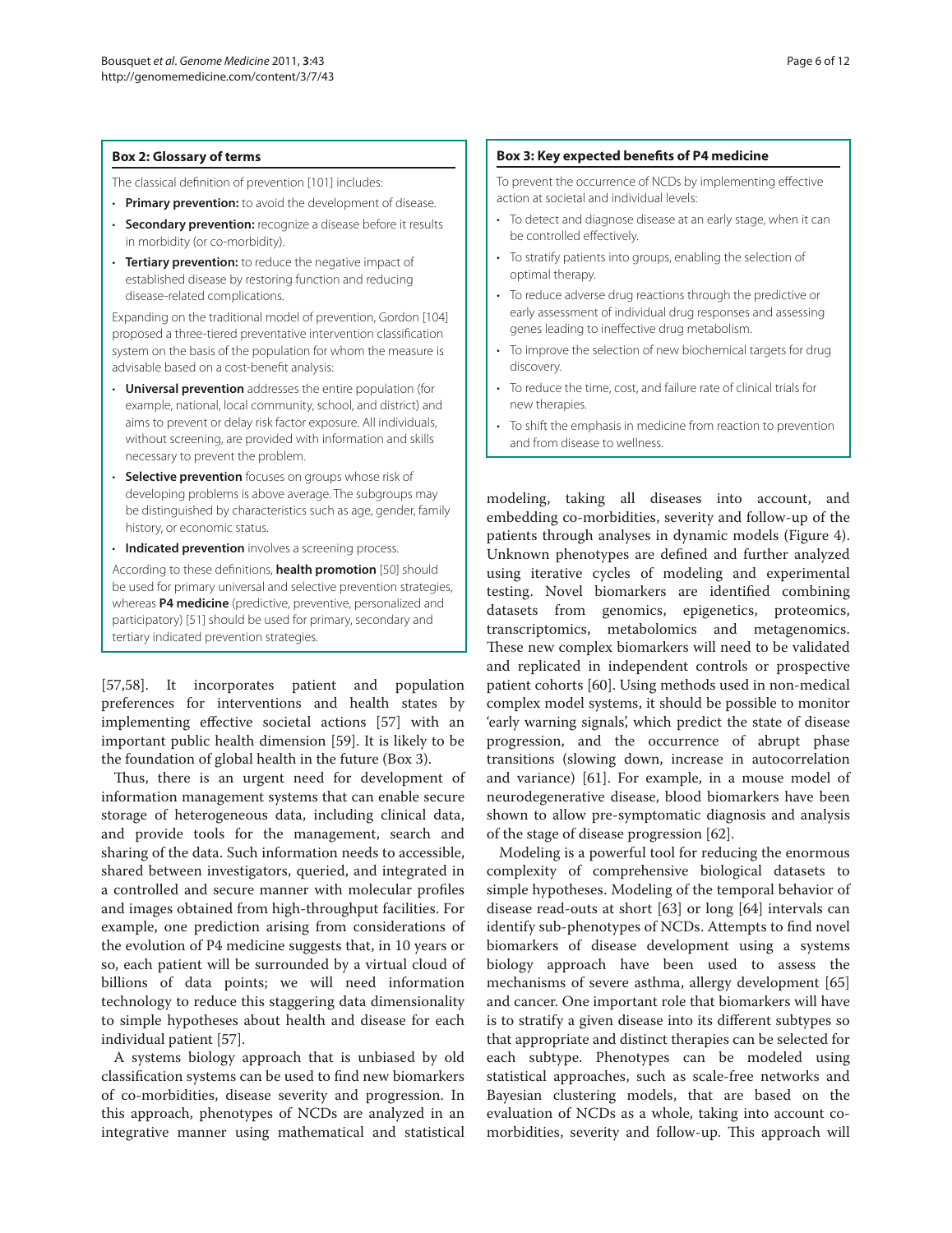

make it possible to find intermediate phenotypes and patient-specific phenotypes. The challenge will be to develop efficient, automated and integrated workflows that predict the most suitable therapeutic strategy not only at the population level but, most importantly, at the individual patient level.

Bioinformatics, medical informatics and their interplay (sometimes termed biomedical informatics) will be key enablers in structuring, integrating and providing appropriate access to the enormous amount of relevant data and knowledge [66,67]. Medical informatics needs to provide ubiquitous and powerful electronic healthcare record technologies to securely aggregate and handle diverse, complex, and comprehensive data types [68]. Biomedical informatics must develop ways to use these content-rich electronic healthcare records to provide advanced decision support that considers all aspects of normal and disease biology, guided by clinically relevant insights and biomarker discovery research strategies [69,70]. Bioinformatics will need to constantly restructure and refine global data to distill the clinically useful

elements and the derived models, so they can feed this information system in a real-time, automated fashion, constantly incorporating clinical expertise. P4 medicine is evolving so rapidly in its understanding of disease states that the individual patient's data must continually be re-examined so that new insights into the health and disease state of the individual can be gained. This general informatics framework, based on an advanced ICT infrastructure, will provide the basis for empowering P4 medicine.

Given the complexity of NCDs, bio-clinical scientific progress will depend critically on large-scale pooled analyses of high quality data from many biobanks [71] and bio-clinical studies (such as BioSHaRE-EU [72]). Biomedical informatics and knowledge management platforms have made significant advances towards enabling the development of technologies to organize molecular data at the level required for the complexity of NCD data [73,74]. Data analysis, integration and modeling require strict statistical procedures in order to avoid false discoveries [75]. They can be performed, for example, using the joint knowledge management platform of European Framework Program 7 (EU FP7) projects, including U-BIOPRED [76], MeDALL [65], AirPROM and SYNERGY-COPD, and using similar initiatives worldwide. Large-scale profiling to discover early markers of disease progression before the appearance of any symptoms has already been performed in a large prospective human cohort [77,78].

Complementary approaches using computational models that extend existing models derived from the Physiome project, including biomedical imaging, can be used together with statistical modeling of various types of clinical data to further define phenotypes and develop predictive models. These can be used within the framework of a fully integrated (preferably open source) knowledge management platform [79]. Such a platform for knowledge management, including annotation and ontologies, would then operate on top of the medical informatics infrastructure, setting the stage for a systems medicine approach to NCDs. In our collective experience these necessary aspects of medical informatics have a tendency to be overlooked in funding efforts targeting complex diseases.

# **Integrated care of chronic NCDs using P4 systems medicine**

Integrated care, a core component of health and social care reforms, seeks to close the traditional gap between health and social care [80]. Population health sciences should integrate personalized medicine in public health interventions to prevent and manage NCDs in a costeffective manner by involving all stakeholders, including patients [81]. The objectives of this proposed integration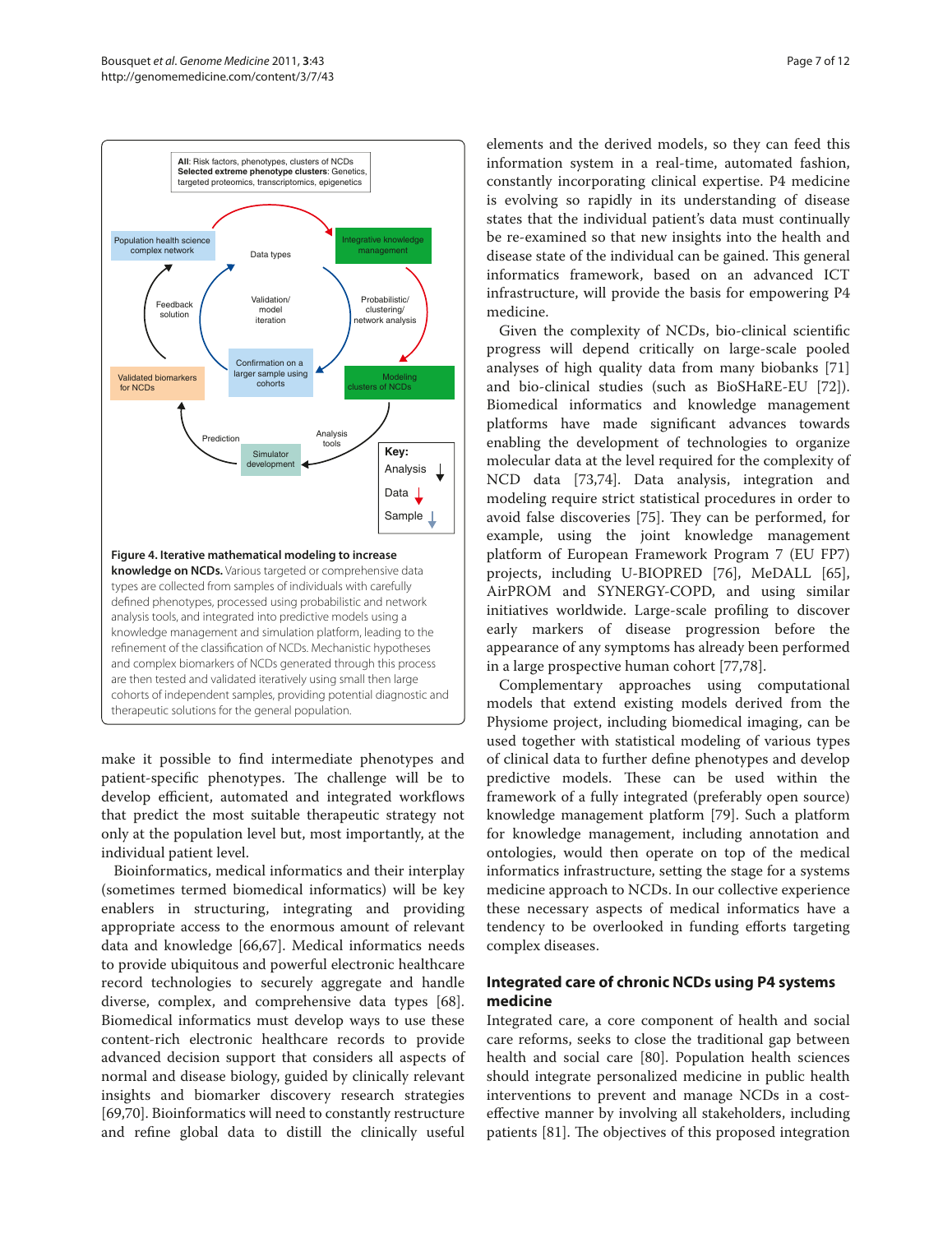are: (i) to investigate questions related to NCDs; (ii) to improve the quality of primary care; and (iii) to widely disseminate new information that will improve overall health at both a local and national level [82]. Chronic diseases can disconnect individuals from their usual milieu, with negative implications for physical, social and mental well-being. Moving beyond the disease-bydisease approach to tackle NCDs demands an improved understanding of NCD by patients, and a better understanding of their common causes. At the local level, strategies such as community oriented primary care can link and reinforce personal and public health efforts [83].

To understand, preserve and improve the health of human populations and individuals, an integrated research strategy should include all components of research on NCDs and be integrated for optimal patient management [84,85]. Careful evaluation is needed of: (i) the acceptance of multi-morbidity of NCDs by the patient, with particular attention to cultural and social barriers, gender and age; (ii) the engagement of patients in decisions regarding management [86], research and clinical trials [55,57]; and (iii) the improvement of quality of life that would result from the proposed management. Targeting NCDs and their comorbidities will directly affect healthy aging, which has been described as a 'keystone for a sustainable Europe' [87]. Screening, early diagnosis, prevention and treatment of hidden comorbidities in patients with diagnosed NCDs will reduce their morbidity and increase healthy life years.

The direct and indirect costs of uncontrolled NCDs are substantial for the patient, the family and society, especially in underserved populations [9]. P4 medicine should be put into the context of health economics to show that expensive strategies are cost-effective [55,57]. Chronic diseases place a considerable economic burden on the society and increase inequities. The social dimension of NCDs needs to be pursued in the economic and employment fields. The net social benefit of improving medical and social care related to NCDs should take co-benefits into account. Health costs for NCDs should be balanced with health benefits, wealth creation and economic development. The management of NCDs requires the coordination of stakeholders in the public and private sectors within a governance framework that includes networks of care. Therefore, research should be done to identify social determinants and to create public health systems that translate efficacy into effectiveness in the community [88]. Moreover, strengthening health equity across nations and socioeconomic groups is needed to meet the ambitions of the Commission on Social Determinants of Health, who have proposed closing the health gap between nations and groups in a generation [89].

Values are the basis of most actions in health and the economy, and these values are often not made explicit. Changing paradigms and approaches to NCDs may challenge fundamental societal values and professional habits [59,90]. The apparent contradiction between the development of a more tailored medical approach to NCDs and the public health dimensions of their prevention and care needs to be addressed using a valuebased analysis. Thus, a thorough analysis of values underlying P4 medicine should be conducted in diverse contexts and should become part of the basis of decisionmaking. The respective weight of the multiple stakeholders involved in the priority setting must be made clear, with transparency and proportionality as key features. P4 medicine development should be a global aim and not a privilege of 'rich' countries. Using data obtained from all components of research, guidelines on NCDs applicable to primary care could be developed using up-to-date methodology [91,92]. Policies for implementation could then be proposed, to translate the concept of NCD into practice. They should distribute the burdens equitably, also considering gender and age.

Multidisciplinary training of all stakeholders, with particular emphasis on the participation of patient associations, is a further essential component. Many health and non-health professionals need to be educated in the general approach to the research and management of patients with NCDs. Innovative training programs using ICT will be essential in this implementation. Such education will also need to address questions of how to teach the subject and how people learn it, rather than merely regarding education as a process of transmission and transaction for everyone involved. This includes taking into account points of view, habits of mind, and all the information requested for the needs of the strategy. The educational program needs to forge educational systems to help participants think in a coherent way about NCDs. A module of the program should be developed around patient feedback to help them be engaged in all aspects of NCDs, including research.

Many patients with NCDs live in developing countries where medications and services are often unavailable or inaccessible. Effective medications, such as inhaled corticosteroids for asthma [93] or insulin for diabetes, should be made available for all patients [94]. In addition, there should be a global cost-effective application of P4 medicine across the world [95]. It is likely that genomic applications and ICT will become available to many developing countries at a relatively low cost in the next few years. In addition, new private-public strategic partnerships, such as the pre-competitive Innovative Medicines Initiative, a joint undertaking of the European Union and the European Federation of Pharmaceutical Industry Associations [96], and the Program on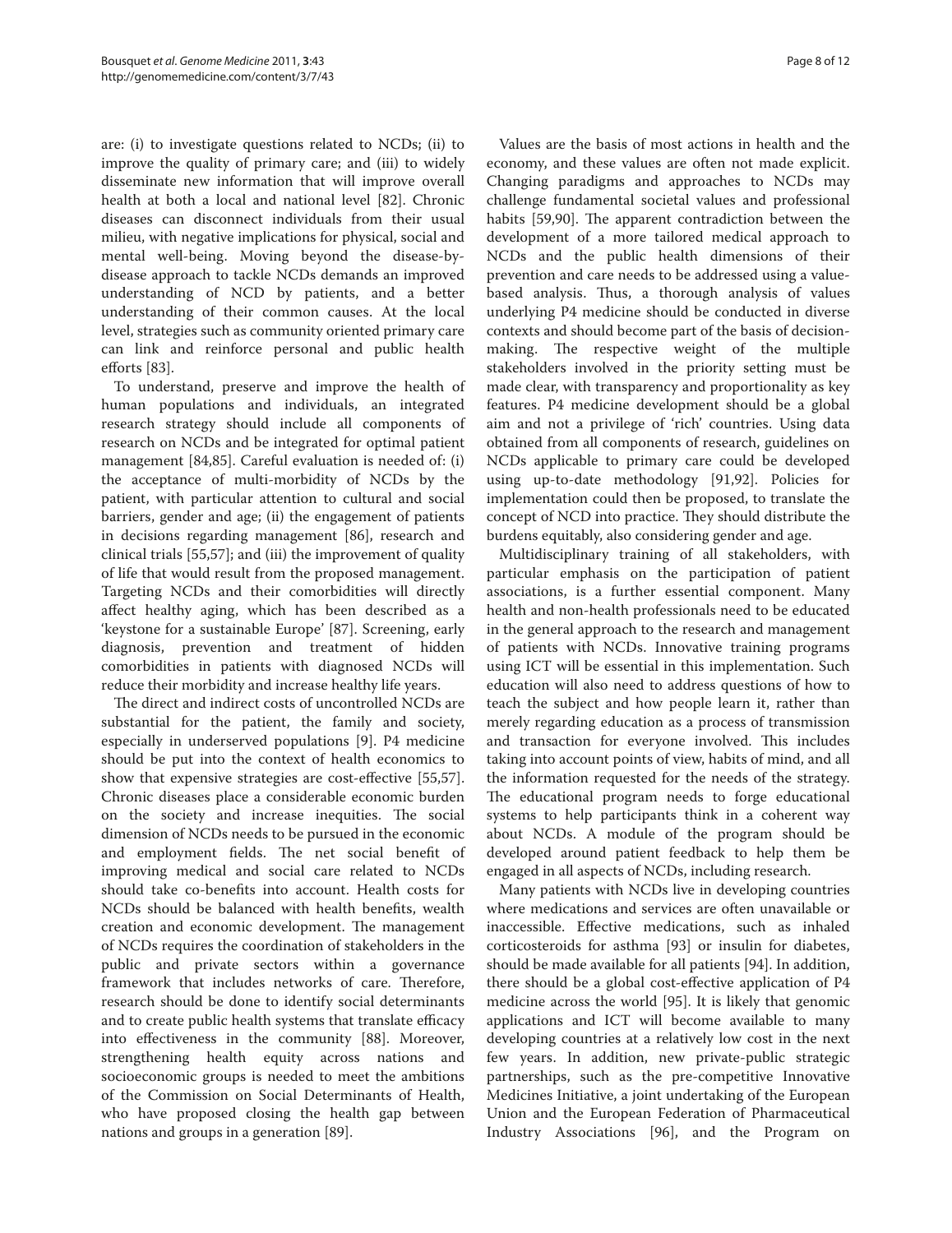Public-Private Partnerships of the United States National Institutes of Health Roadmap [97], are required to overcome the bottlenecks in the development of new treatment strategies [98]. WHO actively supports capacity building, especially in developing countries, fosters partnerships around the world, and works to narrow the gap in healthcare inequities through access to innovative approaches that take into account different health systems, economic and cultural factors. Despite the growing consensus for the need for health system strengthening, there is little agreement on strategies for its implementation [99]. Widely accepted guiding principles should be developed with a common language for strategy development and communication for the global community in general [100] and for NCDs in particular.

# **Conclusions**

NCD management needs to move towards integrated care, global strategies and multi-modal systems approaches, which will reduce the burden and societal impact of NCDs. To this end, we propose that NCDs must be considered as the expression of a common group of diseases with different risk factors, socio-economic determinants and co-morbidities. This will enable the application of P4 medicine principles to NCDs, exploiting their commonalities, bringing improved global healthcare and the reduction of inequities around the world. The expected results targeted to better support for patients include: (i) better structuring of translational research and development for NCDs; (ii) greatly enhanced prevention and treatment capabilities; (iii) innovative healthcare systems with implementation of follow-up procedures directly in the homes of patients; (iv) slowing down of health expenditure increase; and (v) new interdisciplinary training curricula.

#### **Abbreviations**

AIRPROM, AIRway disease, PRedicting Outcomes through patient specific computational Modeling (FP7); BioSHare-EU, Biobank Standardization and Harmonization for Research Excellence in the European Union (FP7); ICT, information communication technology; MeDALL, Mechanisms of the Development of ALLergy (FP7); NAEPP-EPR3, National Asthma Education and Prevention Program, Expert Report 3; NCD, non-communicable disease; P4, predictive, preventive, personalized and participatory; U-BIOPRED, Unbiased BIOmarkers in PREDiction of respiratory disease outcomes (FP7); UN, United Nations; WHO, World Health Organization.

#### **Competing interests**

The authors declare that they have no competing interests in relation to the content of this article.

#### **Acknowledgements**

Part of the conceptual work presented has received support from the European commission FP7 projects AIRProm (Grant Agreement FP7 270194), BioSHaRE-EU (Grant Agreement FP7 261433), MeDALL (Grant Agreement FP7 264357), SYNERGY-COPD (Grant Agreement) and U-BIOPRED (Grant Agreement IMI 115010). JB, JMA, AC-T, FK, MLK, SP, CP and CA were supported by MeDALL; PJS, IMA and KFC were supported by U-BIOPRED; JR and AA were supported by SYNERGY-COPD; CB was supported by AIRProm; AC-T was supported by BioSHaRE-EU.

The positions, proposals and ideas expressed in this paper have been discussed by several authors (CA, ZC, LH, AB, JB, AC, SA, DC, DN) during the inaugural event of the European Institute for Systems Biology and Medicine of the Systemoscope International Consortium at the Biovision World Life Sciences Forum in Lyon on 28 March 2011.

## **Author details**

1 Department of Respiratory Diseases, Arnaud de Villeneuve Hospital, CHU Montpellier, INSERM CESP U1018, Villejuif, France. 2 Centre for Research in Environmental Epidemiology, Municipal Institute of Medical Research, Epidemiologıa y Salud Publica, Universitat Pompeu Fabra, Doctor Aiguader, 88, E-08003 Barcelona, Spain. 3 Academic Medical Centre, University of Amsterdam, Meibergdreef 9, 1105 AZ Amsterdam, the Netherlands. 4 Cellular and Molecular Biology, Imperial College, South Kensington Campus, London SW7 2AZ, UK.<sup>5</sup> National Heart and Lung Institute, Imperial College, South Kensington Campus, London SW7 2AZ, UK. 6 Institut Clínic del Tòrax, Hospital Clínic, IDIBAPS, CIBERES, Universitat de Barcelona, Spain. 7 Department of Infection, Immunity and Inflammation, University of Leicester, Sciences Building, University Road, Leicester, LE1 9HN, UK. 8 Epidemiology, Public Health, Risks, Chronic Diseases and Handicap, INSERM U558, Toulouse, France. <sup>9</sup>IRCCS San Raffaele, Via della Pisana, 235, Rome, Italy. <sup>10</sup>Institut Pasteur, Bab Bhar, Avenue Jugurtha, Tunis, 71 843 755, Tunisia. <sup>11</sup>Division of Medical Genetics. University of Geneva Medical School, 1 rue Michel-Servet, 1211 Geneva 4, Switzerland. 12Department of Diabetology, Montpellier, France. 13Telethon Institute of Genomics and Medicine, Via Pietro Castellino, 111 80131 – Napoli, Italy. 14Department of Pediatrics, University of Padova, Padova, Giustiniani, 3 – 35128, Italy. 15 Scientific Centre of Children's Health, Russian Academy of Medical Sciences, Lomonosovskiy prospect, 2/62, 117963,Moscow, Russia. <sup>16</sup>Department of Dermatology and Allergy, University of Bonn, Sigmund-Freud-Str. 25, 53105 Bonn, Germany. 17Institut de Génomique Fonctionnelle, CNRS, UMR 5203, INSERM, U661, Université Montpellier 1 and 2, Montpellier, France. <sup>18</sup>Institute of Genomics and Integrative Biology, Near Jubilee Hall, Mall Road, Delhi-110 007, New Delhi, India. 19Pulmonary Division, Albert Michallon University Hospital, Albert Bonniot Cancer Research Institute, La Tronche, Grenoble, France. 20Endocrine Diseases, Lapeyronie Hospital, Montpellier, France. 21 Department of Physiology, Nîmes University Hospital, Place du Professeur Robert Debré. 30029 Nîmes Cedex 9, France<sup>22</sup>Department of Microbiology, Tumour and Cell Biology, Karolinska Institute, Nobels väg 16, KI Solna Campus, Box 280, SE-171 77 Stockholm, Sweden. 23Department of Medical and Surgical Specialties, University of Modena and Regio Emilia, Modena, Italy. <sup>24</sup>Imperial College London, London, UK. <sup>25</sup>Institute for Systems Biology, Seattle, 401 Terry Avenue, North Seattle, WA 98109-5234, USA. <sup>26</sup>National Institute of Genetics, Mishima, Japan. <sup>27</sup>Auckland Bioengineering Institute, University of Auckland, Level 6, 70 Symonds Street Auckland, 1010. New Zealand. 28Clinical Unit for Osteoarticular Diseases, and INSERM U844, Montpellier, France. 29Centre for Research in Epidemiology and Population Health, INSERM U1018, Villejuif, France. 30Singapore Immunology Network, 8A Biomedical Grove, Level 4 Immunos Building, 138648 Singapore . 31Medical University of Lodz, Poland. 32Department of Molecular Genetics, Weizmann Institute of Science, P.O. Box 26 Rehovot 76100, Israel. 33Health Economy and Management, Paris-Dauphine University, Paris, France. <sup>34</sup>Biotechnology and Biotherapy, IRCM, Paris, France. <sup>35</sup>Department of Medicine, Groote Schuur Hospital and University of Cape Town, South Africa. <sup>36</sup>Department of Physiology, Montpellier University, and INSERM U1046, France. <sup>37</sup>The Estonian Genome Center of University of Tartu, Tartu, Estonia. 38Epsylon, Montpellier, France. 39Department of Physiology, University of Oxford, Le Gros Clark Building, South Parks Road, Oxford OX1 3QX, UK. 40Department of Molecular Biology and Genetics, Bilkent University, Faculty of Science, B Building, 06800 Ankara, Turkey. 41European Patient's Forum (EPF) and European Federation of Allergy and Airways Diseases Patients Associations (EFA), Brussels, Belgium. 42Department of Medicine, University of Kiel, Germany. 43Department of Family Medicine, University of Wisconsin, 1100 Delaplaine Ct. Madison, WI 53715-1896, USA. 44Department of Public Health, AL. JEROZOLIMSKIE 87, 02- 001 Warsaw, Poland. <sup>45</sup>Departments of Clinical Epidemiology and Biostatistics and of Medicine, McMaster University, 1280 Main Street West, Rm. 2C12, L8S 4K1 Hamilton, ON, Canada. <sup>46</sup>Institute of Pharmacology, University of Bern, Friedbühlstrasse 49, CH-3010 Bern, Switzerland. 47Cancer Biology and Epigenomics Program, Children's Memorial Research Center and Department of Pediatrics, Northwestern University Feinberg School of Medicine, Chicago, USA. 48Research Centre for Molecular Medicine, Lazarettgasse 14, AKH BT 25.3, A-1090, Vienna, Austria. 49Department of Medicine, Karolinska Institute, Solna,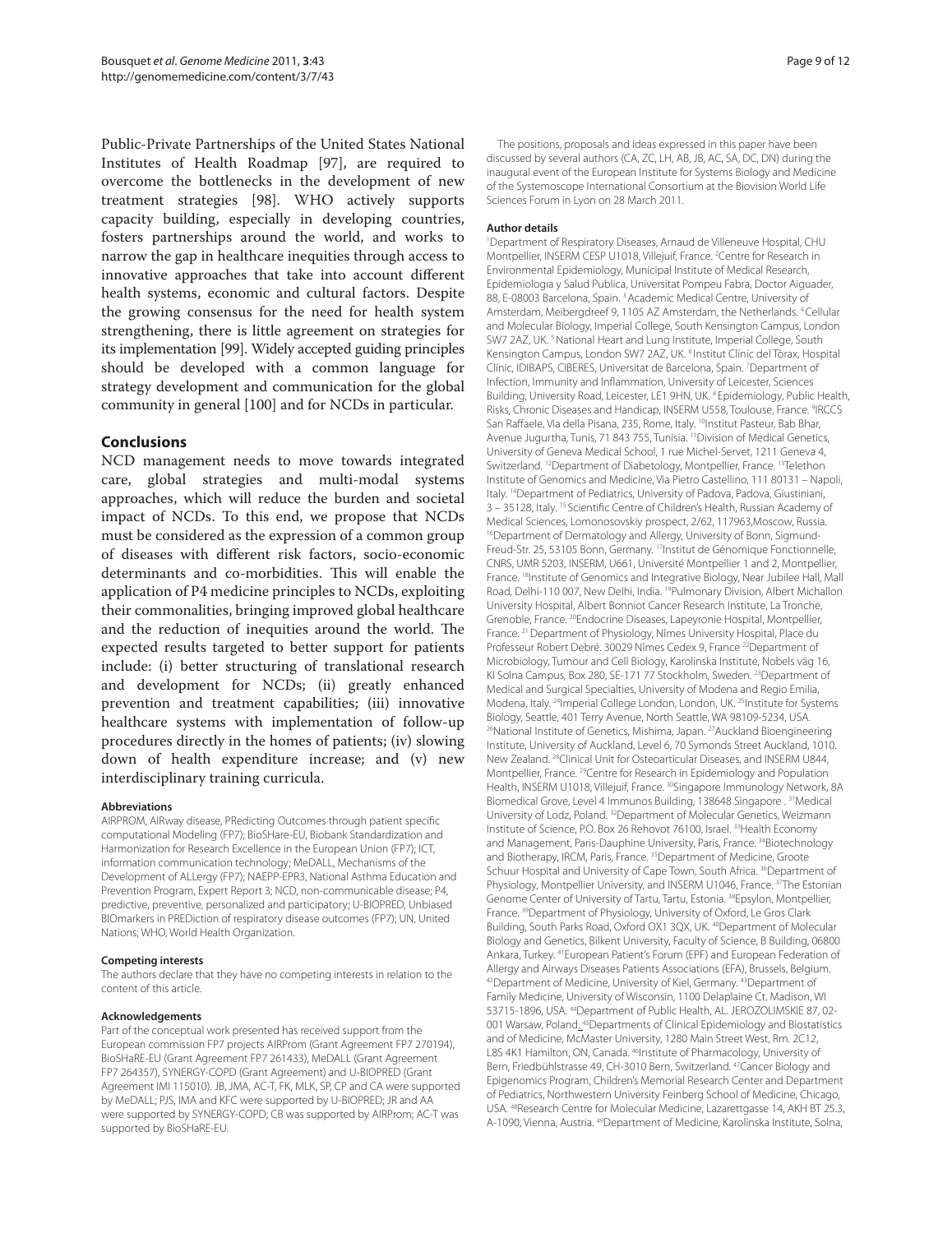SE 171 76 Stockholm, Sweden. <sup>50</sup>Institute of Chemistry, Universidade de Sao Paulo, Sao Paulo, Brazil. <sup>51</sup>The Hamilton Institute, Maynooth, National University of Ireland, Maynooth, Co. Kildare, Ireland. 52Department of Systems Biology and Bioinformatics, University of Rostock, 18051 Rostock, Germany. 53Faculty of Medicine, University of Maastricht, P.O. Box 616, 6200 MD Maastricht, The Netherlands. 54Luxembourg Centre for Systems Biomedicine, University of Luxembourg, Campus Limpertsberg, 162a, avenue de la Faiencerie, L-1511, Luxembourg. 55Department of Genetics, University of Leicester, Adrian Building, University Road, Leicester, LE1 7RH, UK. 56European Institute for Systems Biology and Medicine, HLA and Medicine, Jean Dausset Laboratory, St Louis Hospital, INSERM U940, Paris, France. 57European Institute for Systems Biology and Medicine, Pulmonary Division, Albert Michallon University Hospital, La Tronche, France. 58Fundamental and Applied Bioenergetics, INSERM U1055, Joseph Fourier University, Grenoble, France. 59Centre for Systems Biomedicine, Jiao-Tong University, Shanghai, China. <sup>60</sup>European Institute for Systems Biology and Medicine, Claude Bernard University, Lyon, France. 61Functional Genomics and Systems Biology for Health, CNRS Institute of Biological Sciences, Villejuif, France.

#### Published: 6 July 2011

#### **References**

- 1. Council conclusions "Innovative approaches for chronic diseases in public health and healthcare systems". Council of the European Union 3053rd Employment, Social Policy Health and Consumer Affairs Council Meeting, Brussels, 7 December 2010. [http://www.consilium.europa.eu/uedocs/cms\_ data/docs/pressdata/en/lsa/118254.pdf ]
- 2. 2008-2013 Action plan for the global strategy for the prevention and control of non communicable diseases. Prevent and control cardiovascular diseases, cancers, chronic respiratory diseases, diabetes [http://www.who.int/nmh/Actionplan-PC-NCD-2008.pdf]
- de Rijk MC, Tzourio C, Breteler MM, Dartigues JF, Amaducci L, Lopez-Pousa S, Manubens-Bertran JM, Alpérovitch A, Rocca WA: Prevalence of parkinsonism and Parkinson's disease in Europe: the EUROPARKINSON Collaborative Study. European Community Concerted Action on the Epidemiology of Parkinson's disease. *J Neurol Neurosurg Psychiatry* 1997, 62:10-15.
- Beaglehole R, Horton R: Chronic diseases: global action must match global evidence. *Lancet* 2010, 376:1619-1621.
- 5. Alwan A, Maclean DR, Riley LM, d'Espaignet ET, Mathers CD, Stevens GA, Bettcher D: Monitoring and surveillance of chronic non-communicable diseases: progress and capacity in high-burden countries. *Lancet* 2010, 376:1861-1868.
- 6. Narayan KM, Ali MK, Koplan JP: Global noncommunicable diseases--where worlds meet. *N Engl J Med* 2010, 363:1196-1198.
- World Health Statistics 2010 report [http://www.who.int/whr/en/index.html] 8. Essential Medicines. WHO Model List (revised March 2008) [http://www.
- who.int/medicines/publications/essentialmedicines/en/] 9. Cruz AA, Bousquet PJ: The unbearable cost of severe asthma in
- underprivileged populations. *Allergy* 2009, 64:319-321. 10. Mayosi BM, Flisher AJ, Lalloo UG, Sitas F, Tollman SM, Bradshaw D: The burden
- of non-communicable diseases in South Africa. *Lancet* 2009, 374:934-947.
- 11. Busse R, Blümel M, Scheller-Kreinsen D, Zentner A: *Tackling Chronic Disease in Europe. Strategies, Interventions and Challenges.* Berlin: WHO; 2010.
- 12. Barabasi AL, Gulbahce N, Loscalzo J: Network medicine: a network-based approach to human disease. *Nat Rev Genet* 2011, 12:56-68.
- 13. Christensen K, Doblhammer G, Rau R, Vaupel JW: Ageing populations: the challenges ahead. *Lancet* 2009, 374:1196-1208.
- 14. van Weel C, Schellevis FG: Comorbidity and guidelines: conflicting interests. *Lancet* 2006, 367:550-551.
- 15. Valderas JM, Starfield B, Sibbald B, Salisbury C, Roland M: Defining comorbidity: implications for understanding health and health services. *Ann Fam Med* 2009, 7:357-363.
- 16. Vogeli C, Shields AE, Lee TA, Gibson TB, Marder WD, Weiss KB, Blumenthal D: Multiple chronic conditions: prevalence, health consequences, and implications for quality, care management, and costs. *J Gen Intern Med* 2007, 22 Suppl 3:391-395.
- 17. Spinetti G, Kraenkel N, Emanueli C, Madeddu P: Diabetes and vessel wall remodelling: from mechanistic insights to regenerative therapies. *Cardiovasc Res* 2008, 78:265-273.
- 18. Haahtela T: Allergy is rare where butterflies flourish in a biodiverse environment. *Allergy* 2009, 64:1799-1803.
- 19. Jackson FL: Ethnogenetic layering (EL): an alternative to the traditional race model in human variation and health disparity studies. *Ann Hum Biol* 2008, 35:121-144.
- 20. Simeoni U, Barker DJ: Offspring of diabetic pregnancy: long-term outcomes. *Semin Fetal Neonatal Med* 2009, 14:119-124.
- 21. Barker DJ: Coronary heart disease: a disorder of growth. *Horm Res* 2003, 59 Suppl 1:35-41.
- 22. Bousquet J, Jacot W, Yssel H, Vignola AM, Humbert M: Epigenetic inheritance of fetal genes in allergic asthma. *Allergy* 2004, 59:138-147.
- Svanes C, Sunyer J, Plana E, Dharmage S, Heinrich J, Jarvis D, de Marco R, Norbäck D, Raherison C, Villani S, Wjst M, Svanes K, Antó JM: Early life origins of chronic obstructive pulmonary disease. *Thorax* 2010, 65:14-20.
- 24. Thornburg KL, Shannon J, Thuillier P, Turker MS: *In utero* life and epigenetic predisposition for disease. *Adv Genet* 2010, 71:57-78.
- 25. Rook GA: The hygiene hypothesis and the increasing prevalence of chronic inflammatory disorders. *Trans R Soc Trop Med Hyg* 2007, 101:1072-1074.
- 26. Gluckman PD, Hanson MA, Mitchell MD: Developmental origins of health and disease: reducing the burden of chronic disease in the next generation. *Genome Med* 2010, 2:14.
- 27. Frison EA, Smith IF, Johns T, Cherfas J, Eyzaguirre PB: Agricultural biodiversity, nutrition, and health: making a difference to hunger and nutrition in the developing world. *Food Nutr Bull* 2006, 27:167-179.
- 28. Knip M, Virtanen SM, Seppä K, Ilonen J, Savilahti E, Vaarala O, Reunanen A, Teramo K, Hämäläinen AM, Paronen J, Dosch HM, Hakulinen T, Akerblom HK; Finnish TRIGR Study Group: Dietary intervention in infancy and later signs of beta-cell autoimmunity. *N Engl J Med* 2010, 363:1900-1908.
- 29. Lock K, Smith RD, Dangour AD, Keogh-Brown M, Pigatto G, Hawkes C, Fisberg RM, Chalabi Z: Health, agricultural, and economic effects of adoption of healthy diet recommendations. *Lancet* 2010, 376:1699-1709.
- 30. Marteau TM, French DP, Griffin SJ, Prevost AT, Sutton S, Watkinson C, Attwood S, Hollands GJ: Effects of communicating DNA-based disease risk estimates on risk-reducing behaviours. *Cochrane Database Syst Rev* 2010:CD007275.
- Wipfli H, Samet JM: Global economic and health benefits of tobacco control: part 2. *Clin Pharmacol Ther* 2009, 86:272-280.
- 32. Torres-Duque C, Maldonado D, Perez-Padilla R, Ezzati M, Viegi G: Biomass fuels and respiratory diseases: a review of the evidence. *Proc Am Thorac Soc*  2008, 5:577-590.
- 33. Khoury MJ, Gwinn M, Ioannidis JP: The emergence of translational epidemiology: from scientific discovery to population health impact. *Am J Epidemiol* 2010, 172:517-524.
- 34. Marmot M: Achieving health equity: from root causes to fair outcomes. *Lancet* 2007, 370:1153-1163.
- 35. Kivimäki M, Shipley MJ, Ferrie JE, Singh-Manoux A, Batty GD, Chandola T, Marmot MG, Smith GD: Best-practice interventions to reduce socioeconomic inequalities of coronary heart disease mortality in UK: a prospective occupational cohort study. *Lancet* 2008, 372:1648-1654.
- 36. The World Health Report 2008 primary health care (now more than ever) [http://www.who.int/whr/2008/en/index.html]
- 37. Starfield B, Lemke KW, Bernhardt T, Foldes SS, Forrest CB, Weiner JP: Comorbidity: implications for the importance of primary care in 'case' management. *Ann Fam Med* 2003, 1:8-14.
- 38. Campbell SM, McDonald R, Lester H: The experience of pay for performance in English family practice: a qualitative study. *Ann Fam Med* 2008, 6:228-234.
- 39. Stange KC: A science of connectedness. *Ann Fam Med* 2009, 7:387-395.
- 40. Carrier E, Gourevitch MN, Shah NR: Medical homes: challenges in translating theory into practice. *Med Care* 2009, 47:714-722.
- 41. Butte AJ: Medicine: the ultimate model organism. *Science* 2008, 320:325-327.
- 42. Vestbo J, Rennard S: Chronic obstructive pulmonary disease biomarker(s) for disease activity needed--urgently. *Am J Respir Crit Care Med* 2010, 182:863-864.
- 43. National Heart, Lung and Blood Institute: *Expert Panel Report 3: Guidelines for the Diagnosis and Management of Asthma. National Asthma Education and Prevention Program.* Washington DC: US Department of Health and Human Services; 2007.
- 44. Vijan S: Type 2 diabetes. *Ann Intern Med* 2010, 152:ITC31-15.
- 45. Bousquet J, Mantzouranis E, Cruz AA, Aït-Khaled N, Baena-Cagnani CE, Bleecker ER, Brightling CE, Burney P, Bush A, Busse WW, Casale TB, Chan-Yeung M, Chen R, Chowdhury B, Chung KF, Dahl R, Drazen JM, Fabbri LM, Holgate ST, Kauffmann F, Haahtela T, Khaltaev N, Kiley JP, Masjedi MR,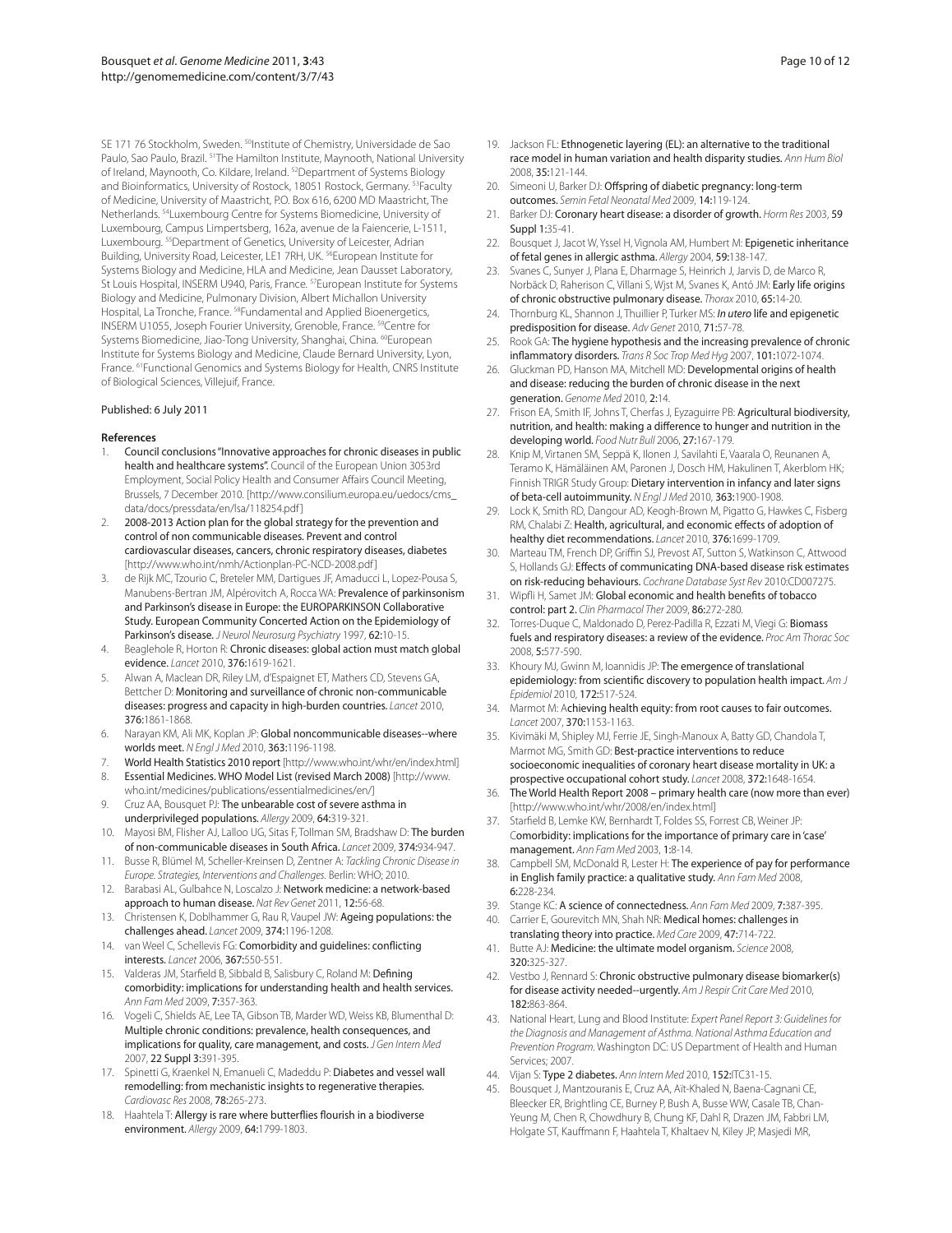Mohammad Y, O'Byrne P, Partridge MR, Rabe KF, Togias A, van Weel C, *et al*.: Uniform definition of asthma severity, control, and exacerbations: document presented for the World Health Organization Consultation on Severe Asthma. *J Allergy Clin Immunol* 2010, 126:926-938.

- 46. Pare G, Moqadem K, Pineau G, St-Hilaire C: Clinical effects of home telemonitoring in the context of diabetes, asthma, heart failure and hypertension: a systematic review. *J Med Internet Res* 2010, 12:e21.
- 47. Légaré F, Ratté S, Stacey D, Kryworuchko J, Gravel K, Graham ID, Turcotte S: Interventions for improving the adoption of shared decision making by healthcare professionals. *Cochrane Database Syst Rev* 2010:CD006732.
- 48. Collins RE, Wright AJ, Marteau TM: Impact of communicating personalized genetic risk information on perceived control over the risk: a systematic review. *Genet Med* 2011, 13:273-277.
- 49. Reeves S, Zwarenstein M, Goldman J, Barr H, Freeth D, Koppel I, Hammick M: The effectiveness of interprofessional education: key findings from a new systematic review. *J Interprof Care* 2010, 24:230-241.
- 50. Ottawa Charter for Health Promotion First International Conference on Health Promotion Ottawa, 21 November 1986. WHO/HPR/HEP/95.1, 1986. [http://www.who.int/healthpromotion/conferences/previous/ottawa/en/]
- 51. Hood L, Heath JR, Phelps ME, Lin B: Systems biology and new technologies enable predictive and preventative medicine. *Science* 2004, 306:640-643.
- 52. Haahtela T, Tuomisto LE, Pietinalho A, Klaukka T, Erhola M, Kaila M, Nieminen MM, Kontula E, Laitinen LA: A 10 year asthma programme in Finland: major change for the better. *Thorax* 2006, 61:663-670.
- 53. Chan BC, Perkins D, Wan Q, Zwar N, Daniel C, Crookes P, Harris MF: Finding common ground? Evaluating an intervention to improve teamwork among primary health-care professionals. *Int J Qual Health Care* 2010, 22:519-524.
- 54. Auffray C, Chen Z, Hood L: Systems medicine: the future of medical genomics and healthcare. *Genome Med* 2009, 1:2.
- 55. Price N, Edelman L, Lee I, Yoo H, Hwang D, Carlson G, *et al*.: *Genomic and Personalized Medicine: from Principles to Practice.* Edited by Ginsburg G, Willard H. New York: Elsevier; 2008
- 56. Auffray C, Balling R, Benson M, Bertero M, Byrne H, Cascante M, Colding-Jörgensen M, De Pauw E, Fabbri LM, Foulkes T, Goryanin I, Harrison D, Henney A, Hoeveler A, Iris F, Kyriakopoulou C, Klingmüller U, Kolch W, Lahesmaa R, Lemberger T, Lévi F, Lichtenberg H, Lotteau V, Mayer B, Mialhe A, Mulligan B, Rozman D, Siest G, Swinton J, Ueffing M, *et al.*: From Systems Biology to Systems Medicine, European Commission, DG Research, Directorate of Health. Brussels 14-15 June 2010. Workshop report; 2010. [ftp://ftp.cordis. europa.eu/pub/fp7/health/docs/

final-report-systems-medicine-workshop\_en.pdf ]

- 57. Hood L, Friend S: Predictive, personalized, preventative, participatory cancer medicine. *Nat Rev Clin Oncol* 2011, in press.
- Auffray C, Charron D, Hood L: Predictive, preventive, personalized and participatory medicine: back to the future. *Genome Med* 2010, 2:57.
- 59. Burke W, Burton H, Hall AE, Karmali M, Khoury MJ, Knoppers B, Meslin EM, Stanley F, Wright CF, Zimmern RL: Extending the reach of public health genomics: what should be the agenda for public health in an era of genome-based and "personalized" medicine? *Genet Med* 2010, 12:785-791.
- 60. Manolio TA, Bailey-Wilson JE, Collins FS: Genes, environment and the value of prospective cohort studies. *Nat Rev Genet* 2006, 7:812-820.
- 61. Scheffer M, Bascompte J, Brock WA, Brovkin V, Carpenter SR, Dakos V, Held H, van Nes EH, Rietkerk M, Sugihara G: Early-warning signals for critical transitions. *Nature* 2009, 461:53-59.
- 62. Hwang D, Lee IY, Yoo H, Gehlenborg N, Cho JH, Petritis B, Baxter D, Pitstick R, Young R, Spicer D, Price ND, Hohmann JG, Dearmond SJ, Carlson GA, Hood LE: A systems approach to prion disease. *Mol Syst Biol* 2009, 5:252.
- 63. Muskulus M, Slats AM, Sterk PJ, Verduyn-Lunel S: Fluctuations and determinism of respiratory impedance in asthma and chronic obstructive pulmonary disease. *J Appl Physiol* 2010, 109:1582-1591.
- 64. Frey U, Brodbeck T, Majumdar A, Taylor DR, Town GI, Silverman M, Suki B: Risk of severe asthma episodes predicted from fluctuation analysis of airway function. *Nature* 2005, 438:667-670.
- 65. Bousquet J, Anto J, Auffray C, Akdis M, Cambon-Thomsen A, Keil T, Haahtela T, Lambrecht BN, Postma DS, Sunyer J, Valenta R, Akdis CA, Annesi-Maesano I, Arno A, Bachert C, Ballester F, Basagana X, Baumgartner U, Bindslev-Jensen C, Brunekreef B, Carlsen KH, Chatzi L, Crameri R, Eveno E, Forastiere F, Garcia-Aymerich J, Guerra S, Hammad H, Heinrich J, Hirsch D, *et al.*: MeDALL (Mechanisms of the Development of ALLergy): an integrated approach from phenotypes to systems medicine. *Allergy* 2011, 66:596-604.
- 66. Agustí A, Sobradillo P, Celli B: Addressing the complexity of chronic obstructive pulmonary disease: from phenotypes and biomarkers to scale-free networks, systems biology, and p4 medicine. *Am J Respir Crit Care Med* 2011, 183:1129-1137.
- 67. Kuhn KA, Knoll A, Mewes HW, Schwaiger M, Bode A, Broy M, Daniel H, Feussner H, Gradinger R, Hauner H, Höfler H, Holzmann B, Horsch A, Kemper A, Krcmar H, Kochs EF, Lange R, Leidl R, Mansmann U, Mayr EW, Meitinger T, Molls M, Navab N, Nüsslin F, Peschel C, Reiser M, Ring J, Rummeny EJ, Schlichter J, Schmid R, Wichmann HE, Ziegler S: Informatics and medicine-from molecules to populations. *Methods Inf Med* 2008, 47:283-295.
- 68. Ullman-Cullere MH, Mathew JP: Emerging landscape of genomics in the electronic health record for personalized medicine. *Hum Mutat* 2011, 32:512-516.
- 69. Maojo V, de la Calle G, Martin-Sanchez F, Diaz C, Sanz F: INFOBIOMED: European Network of Excellence on Biomedical Informatics to support individualised healthcare. *AMIA Annu Symp Proc* 2005:1041.
- Maojo V, Martin-Sanchez F: Bioinformatics: towards new directions for public health. *Methods Inf Med* 2004, 43:208-214.
- 71. BBMRI during the transition phase [http://www.bbmri.eu/]
- 72. BioSHaRE [http://www.p3g.org/bioshare/]
- 73. Dudley JT, Schadt E, Sirota M, Butte AJ, Ashley E: Drug discovery in a multidimensional world: systems, patterns, and networks. *J Cardiovasc Transl Res* 2010, 3:438-447.
- 74. Sarkar IN: Biomedical informatics and translational medicine. *J Transl Med*  2010, 8:22.
- 75. Broadhurst D, Kell D: Statistical strategies for avoiding false discoveries in metabolomics and related experiments. *Metabolomics* 2006, 2:171-196.
- 76. Auffray C, Adcock IM, Chung KF, Djukanovic R, Pison C, Sterk PJ: An integrative systems biology approach to understanding pulmonary diseases. *Chest* 2010, 137:1410-1416.
- 77. Oresic M, Simell S, Sysi-Aho M, Näntö-Salonen K, Seppänen-Laakso T, Parikka V, Katajamaa M, Hekkala A, Mattila I, Keskinen P, Yetukuri L, Reinikainen A, Lähde J, Suortti T, Hakalax J, Simell T, Hyöty H, Veijola R, Ilonen J, Lahesmaa R, Knip M, Simell O: Dysregulation of lipid and amino acid metabolism precedes islet autoimmunity in children who later progress to type 1 diabetes. *J Exp Med* 2008, 205:2975-2984.
- 78. Bougneres P, Valleron AJ: Causes of early-onset type 1 diabetes: toward data-driven environmental approaches. *J Exp Med* 2008, 205:2953-2957.
- 79. Szalma S, Koka V, Khasanova T, Perakslis ED: Effective knowledge management in translational medicine. *J Transl Med* 2010, 8:68.
- 80. Gröne O, Garcia-Barbero M: Integrated care. A position paper of the WHO European office for integrated health care services. *Int J Integr Care* 2001, 1:e21.
- 81. UK Medical Research Council strategy "Research Changing Lives" [http:// www.mrc.ac.uk/About/Strategy/StrategicPlan2009-2014/index.htm]
- 82. Tapp H, Dulin M: The science of primary health-care improvement: potential and use of community-based participatory research by practicebased research networks for translation of research into practice. *Exp Biol Med (Maywood)* 2010, 235:290-299.
- 83. Gofin J, Foz G: Training and application of community-oriented primary care (COPC) through family medicine in Catalonia, Spain. *Fam Med* 2008, 40:196-202.
- 84. Katon WJ, Lin EH, Von Korff M, Ciechanowski P, Ludman EJ, Young B, Peterson D, Rutter CM, McGregor M, McCulloch D: Collaborative care for patients with depression and chronic illnesses. *N Engl J Med* 2010, 363:2611-2620.
- 85. Ninot G, Moullec G, Desplan J, Prefaut C, Varray A: Daily functioning of dyspnea, self-esteem and physical self in patients with moderate COPD before, during and after a first inpatient rehabilitation program. *Disabil Rehabil* 2007, 29:1671-1678.
- 86. O'Connor AM, Bennett CL, Stacey D, Barry M, Col NF, Eden KB, Entwistle VA, Fiset V, Holmes-Rovner M, Khangura S, Llewellyn-Thomas H, Rovner D: Decision aids for people facing health treatment or screening decisions. *Cochrane Database Syst Rev* 2009:CD001431.
- 87. Sidall C, Kjaeserud G, Dziworski W, Przywara B, Xavier A: *Healthy Ageing: Keystone for a Sustainable Europe. EU Health Policy in the Context of Demographic Change: Discussion Paper of the Services of DG SANCO, DG ECFIN and DG EMPL*. Edited by HaCPD-G. European Commission; 2007.
- 88. Koh HK, Oppenheimer SC, Massin-Short SB, Emmons KM, Geller AC, Viswanath K: Translating research evidence into practice to reduce health disparities: a social determinants approach. *Am J Public Health* 2010, 100 Suppl 1:S72-80.